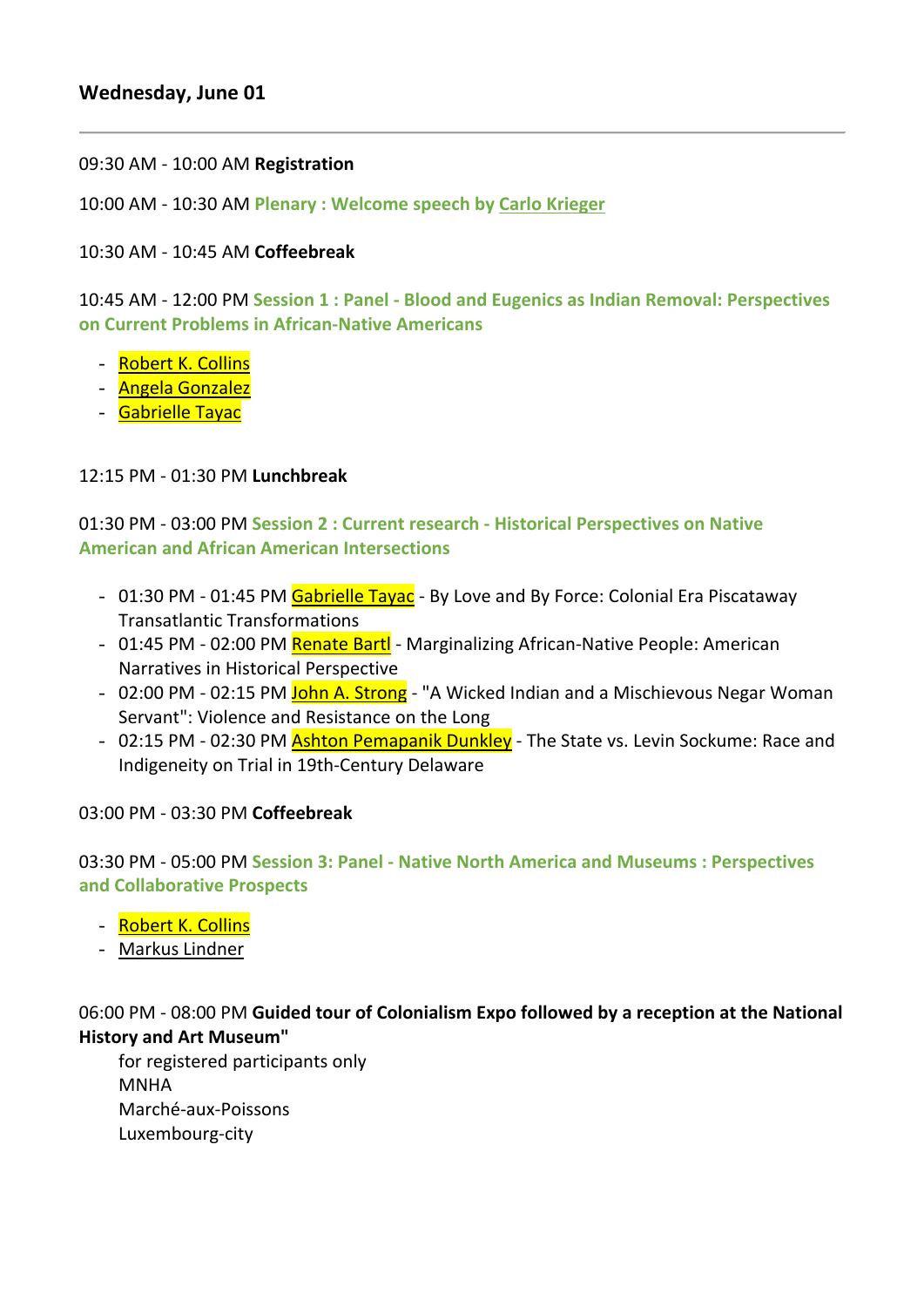## 08:45 AM - 09:00 AM **Registration**

### 09:00 AM - 10:15 AM **Session 4 : Northern Perspectives**

- 9:00 AM 9:15 AM Georges De Medts Northern dvlpmt, ethics, changes and survival in One day in the life of Noah Piugattuk (2019) by
- 9:15 AM 9:30 AM Sonja Ross What's in a Name, what's in a Land? Northern Trade Routes on Indigenous Shores
- 9:30 AM 9:45 AM Laura M. De Vos "What has been done to us is now being done to you": Transatl. solidarity in the struggle against

- 10:30 AM 10:45 AM **Eugenia Sojka** Performing the Arctic. Prolegomena to the aesthetics and politics of contemp. Inuit performing arts.
- 10:45 AM 11:00 AM Johann Strube Digital citizen science platforms for Fish and Wildlife Monitoring in Northern, Indig. Communities
- 11:00 AM 11:15 AM Elizabeth Rule Reconciliation, Retribution, Resid. Schools: Indigenous Critiques of Settler Colonialism in Canada

10:00 AM - 10:30 AM **Coffeebreak**

### 10:30 AM - 11:45 AM **Session 5 : Northern Perspectives**

- 1:00 PM 1:15 **Birgit Hans** Ojibwa Mystery Fiction: Tales of Resistance and Resilience
- 1:15 PM 1:30 PM Mark L. Thompson Entangled in the Land: Seventeenth-Century Northeastern North America in an Age of Crisis
- 1:30 PM 1:45 PM Elzbieta Wilczyńska Reframing Thanksgiving: No Thanks! No giving? or Reciprocating Thanks

- 2:00 PM 2:15 PM Nancy Mykoff Telling Stories: Revising "American" History
- 2:15 PM 2:30 PM Roger L. Nichols Massacring Indians, 1850-1890
- 02:30 PM 02:45 PM Brian Hosmer Indigenous nationhood, Tribal economics, and the interplay of scholarships and sovereignty

11:45 AM - 01:00 PM **Lunchbreak**

- **ExCom Meeting (over lunch) : Preparation of Business Meeting**

01:00 PM - 02:00 PM **Session 6 - Current research - Northeast segement**

### 02:00 PM - 03:00 PM **Session 7: Current research – History**

03:00 PM - 03:30 PM **Coffeebreak**

03:30 PM - 05:30 PM **AIW Business Meeting - In room and online**

05:30 PM - 05:45 PM **Comfortbreak**

05:45 PM - 06:40 PM **Movie : Searching for Sequoyah** (56 minutes) Films (PBS) by Joshua B Nelson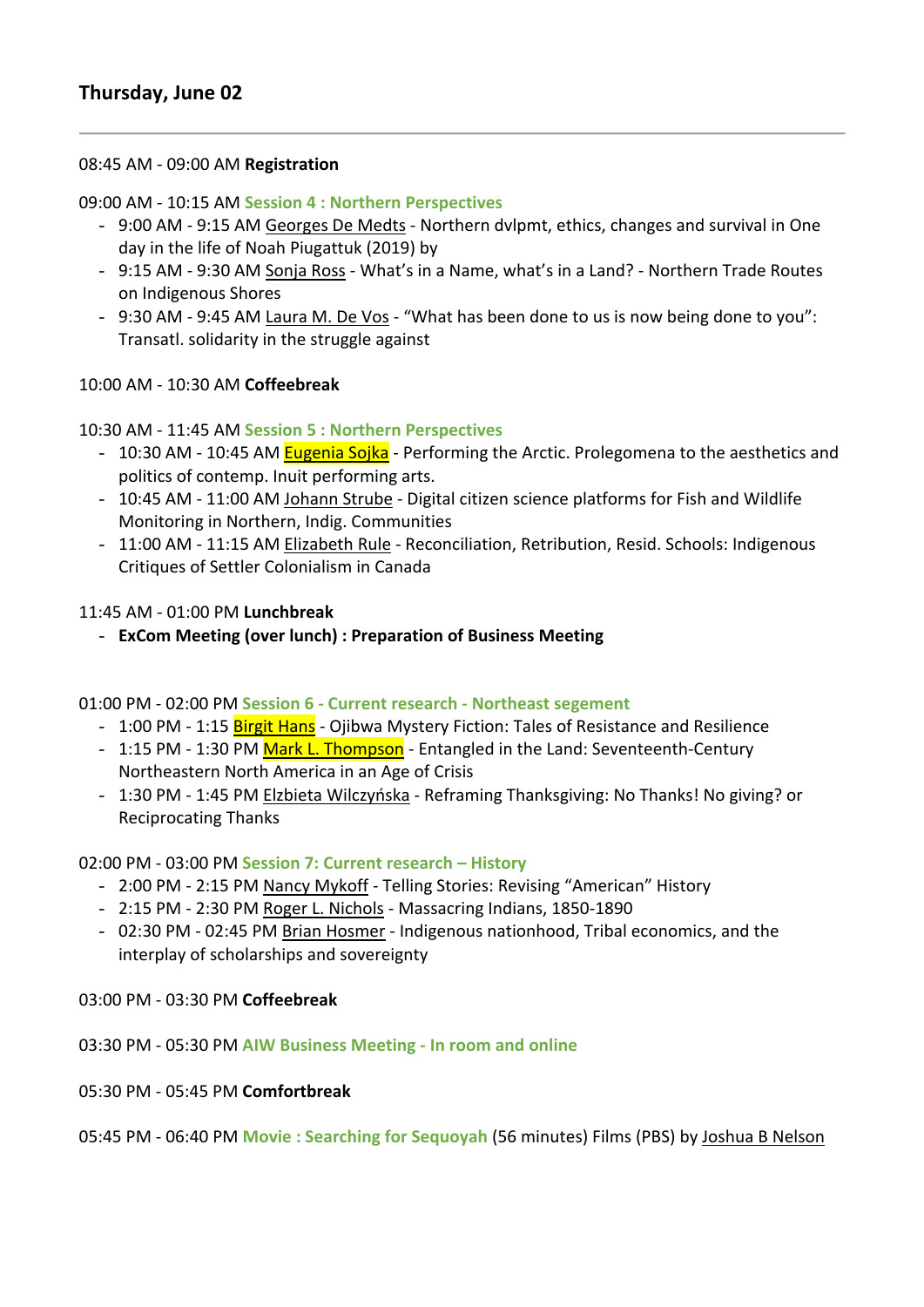# **Friday, June 03**

#### 08:45 AM - 09:00 AM **Registration**

09: 00 AM - 10:00 AM **Session 8 - Current research**

- 09:00 AM 09:15 AM Hermansky&Sromova Rapping the Pain Away: Historical Trauma and Cultural Healing in Contemp. Native Am. HipHop
- 09:15 AM 09:30 AM Livia Savelkova: Lacrosse and its beginnings in Europe in relation to the Native Americans
- 09:30 AM 09:45 AM Amy Ruckes Online Exploitation of Native Americans for Political Propaganda

#### 10:00 AM - 10:30 AM **Coffeebreak**

10:30 AM - 11:45 AM **Session 9: Current research - Transatlantic Connections**

- 02:00 PM 02:15 PM E. Richard Hart & Charles T. Borg World War II Veterans from the Colville Reservation
- 02:15 PM 02:30 PM Mark van de Logt Our Flag Is Waving Over Their Land: Arikara Participation in World War II
- 02:30 PM 02:45 PM Eric D. Singleton Nations at War! Field Sketches of a Pawnee Warrior in World War II
- 10:30 AM 10:45 AM Anna L. Schneider -Talking (Back to) Indianthusiasm: Tracing the Connections between Colonialism, National(ist) ID
- 10:45 AM 11:00 AM Paul Rosier Indigenous Perspectives on Environmental Justice and Climate Change
- 11:00 AM 11:15 AM Judit Kádár Mixed Blood Mobilities: Cognitive Travelers through the Hearts of Empire and Beyond
- 11:15 AM 11:30 AM Miroslav Černý The role of Ofelia Zepeda in Tohono O´odham Language and Cultural Revitalization

11:45 AM - 01:00 PM **Lunchbreak**

## 01:00 PM - 2:00 PM **KEYNOTE: Dr H. Prins : When Luxembourg was 'Indian Country' Native American Warriors in the Grand Duchy 1944-1945**

02:00 PM - 03:00 PM **Session 10: WWII** 

#### 03:00 PM - 03:30 PM **Coffeebreak**

03:30 PM - 04:45 PM **Session 11: WWII**

- 03:30 PM 03:45 PM Mathilde Roza North American Indigenous soldiers and the liberation of the Netherlands, 1944-1945
- 03:45 PM 04:00 PM **Ryan Madden** Alaska Natives, the Alaska Territorial Guard and World War II
- 04:00 PM 04:15 PM Joshua B. Nelson The Trail of the Thunderbirds—A Balancing Act
- 04:15 PM 04:30 PM Lindsay G. Robertson McGirt v. Oklahoma: The U.S Supreme Court and Federal Indian Law in the 21st Century

04:45 PM - 05:00 PM **Final Conference Discussions**

05:00 PM - 05:30 PM **Concluding remarks**

07:30 PM - 10:00 PM **Conference dinner @**Restaurant Um Dierfgen 6, Côte d'Eich L-1450 Luxembourg